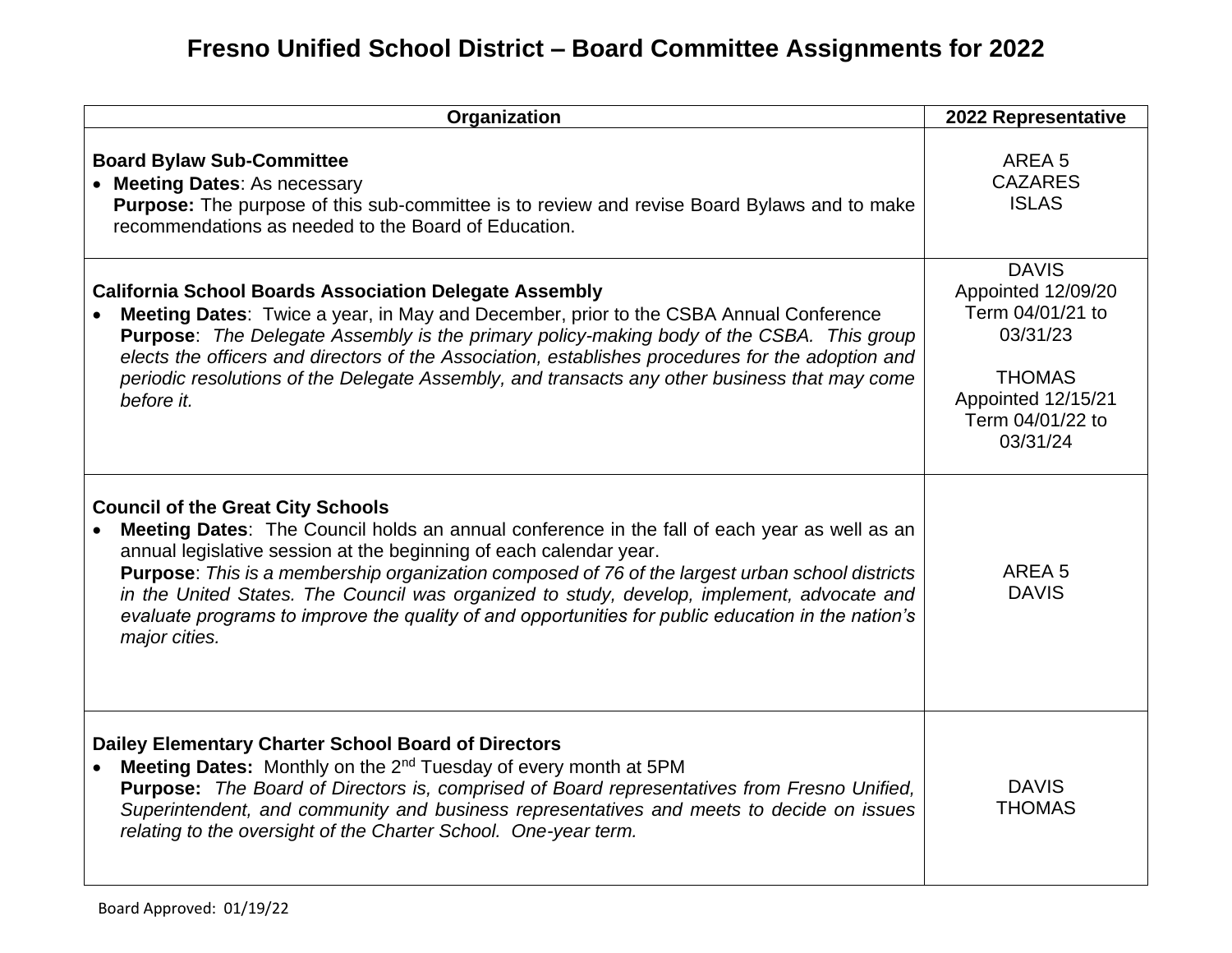## **Fresno Unified School District – Board Committee Assignments for 2022**

| Organization                                                                                                                                                                                                                                                                                                                                                                                                                                                                                                                                                                                                                                                                                                                                                                                                      | 2022 Representative                                        |
|-------------------------------------------------------------------------------------------------------------------------------------------------------------------------------------------------------------------------------------------------------------------------------------------------------------------------------------------------------------------------------------------------------------------------------------------------------------------------------------------------------------------------------------------------------------------------------------------------------------------------------------------------------------------------------------------------------------------------------------------------------------------------------------------------------------------|------------------------------------------------------------|
| <b>District Audit Committee</b><br><b>Meeting Dates:</b> Meets 4 times a year from 9AM to 12PM<br>Purpose: To ensure that the highest levels of internal controls are maintained in order to assure<br>that the work of the District is carried out in an efficient and economical manner.                                                                                                                                                                                                                                                                                                                                                                                                                                                                                                                        | AREA <sub>5</sub><br><b>DAVIS</b><br><b>JONASSON ROSAS</b> |
| <b>Facilities Corporation</b><br><b>Meeting Dates:</b> Once a year (February or March)<br><b>Purpose:</b> The Corporation is a non-profit corporation organized under the General Nonprofit<br>Corporation Law of the State of California to provide financial assistance to Fresno Unifies, a<br>public district of the State of California, by financing the acquisition, construction, improvement<br>and remodeling of public school buildings and facilities for the District.                                                                                                                                                                                                                                                                                                                               | <b>DAVIS</b><br><b>JONASSON ROSAS</b>                      |
| Voting Representative and Alternate Voting Representative to the Fresno County Committee<br>on School District Organization<br>Meeting Dates: Once a year called by the County Superintendent for the purpose of voting<br>representative to replace a vacancy or vacancies on the committee<br><b>Purpose:</b> The function of this committee is to consider petitions from school districts or voters<br>concerning the reorganization of school districts, i.e., increasing boards, creating trustee areas,<br>and/or transferring territories from one district to another. This committee also calls hearings on<br>these matters and either makes recommendations to the State Board of Education or calls for<br>specific matters to be placed on the ballot for local elections.<br>$\sqrt{a}$ $\sqrt{a}$ | <b>JONASSON ROSAS</b><br>CAZARES (A)                       |

(A) Alternate